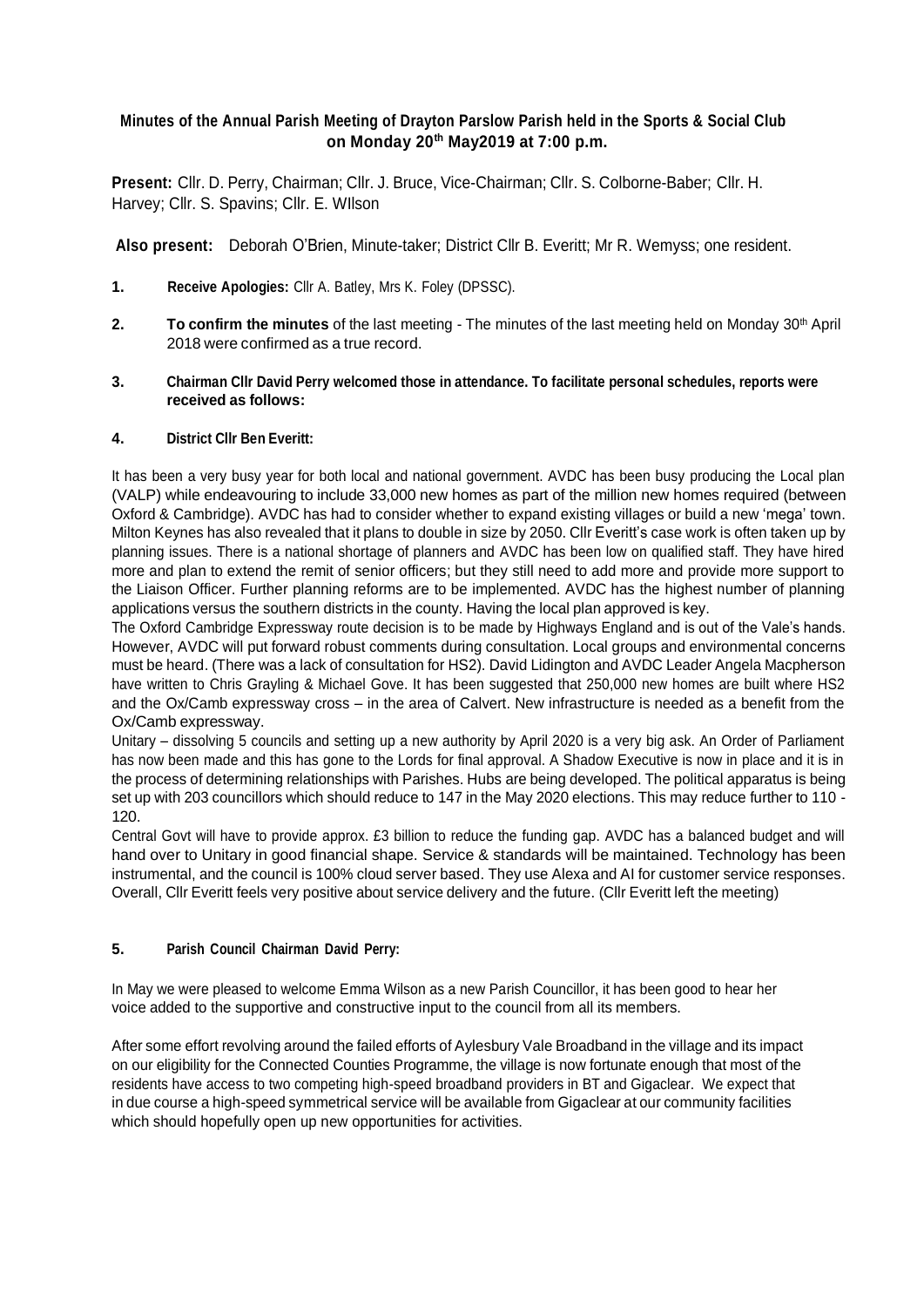The lack of suitable public transport is a challenge that is facing many rural villages, we are in discussions with Stewkley regarding a community bus service which they are in a position to support through S106 contributions from development in their village.

We continue to work on enhancing the facilities that are available in the recreation area of the village, to this end we continue to look at ways to improve the drainage, particularly for the lower rec, however we have had some difficulties in uncovering information about existing drains and conduits and as a result we had to abandon a plan to clear out the ditch between the upper rec and Denne Engineering. We still hope to explore options for levelling the upper rec to remove the legacy ridge and furrow undulations that disrupt sports. The Parish Council elected to allocate S106 funds for gym equipment on the rec. and we were fortunate again that our application to WREN for a grant was successful. We are indebted to the hard work by Councillor Helen Harvey in making this happen.

This year has been a challenging one for all councillors and the clerk regarding our allotments. Unfortunately, we have had to significantly strengthen the standard contract and introduce a vexatious complaints policy. We remain hopeful that the allotment holders will form an association to manage their own affairs so that the Parish Council does not have to be continually involved in various administrative matters.

In July our War Memorial was cleaned again and a 'silent soldier' purchased for 100-year anniversary of end of WW1, we also arranged the closure of road for the remembrance service, supported by some ex-servicemen. This was a very satisfactory arrangement and we plan to repeat this in future. We had a very good turnout from the village and it created a strong sense of the community connecting with its history and its roots.

Other measures around the village have included the addition of "Unsuitable for HGV" signs to try and discourage larger vehicles that use consumer sat navs driving through the village. We have also been pleased to support the establishment of a wildflower meadow by the VPA and we have been able to add some new traffic calming measures using New Homes Bonus money from AVDC of around £80K for works now completed.

On the administrative side we have introduced various measures to comply with the new GDPR legislation including dedicated computer equipment for the clerk and email addresses for councillors.

On the planning front we have successfully resisted what many considered an unfortunate and poorly planned application for 24 houses on marshy land in the middle of the village; however it is a fact of life that developers are targeting villages such as ours and in particular are hostile to the neighbourhood planning process. The Parish Council is pressing ahead with a Neighbourhood Plan to sit under the Government's National Planning Policy Framework (NPPS) and the emerging Vale of Aylesbury Local Plan (VALP) and this process has been supported by village volunteers from outside the council and we are grateful for their hard work.

# **6. County Cllr Janet Blake (via e-mail):**

#### Highways

TfB had £16.5m to deliver carriageway and footway maintenance projects throughout 2018/19. In addition, a further £4.5m was invested in works on the Stoke Hammond Bypass. A budget pot of £2.78m was identified for machine laid plane and patch carriageway repairs, primarily focused at the minor road (C and unclassified) network.

Reports of defects may be made online to TfB. Please go to [www.fixmystreet.buckscc.gov.uk](http://www.fixmystreet.buckscc.gov.uk/)

#### **Unitary**

Following the approval of a single council for Bucks last November, plans are underway for the transition to the new council and how it will be formed in April 2020.

The new council will replace the current five councils in Bucks -Aylesbury Vale DC, Bucks CC, Chiltern DC, South Bucks DC and Wycombe DC – it will be named 'Buckinghamshire Council' and comprise 147 elected Members (three per current County Ward).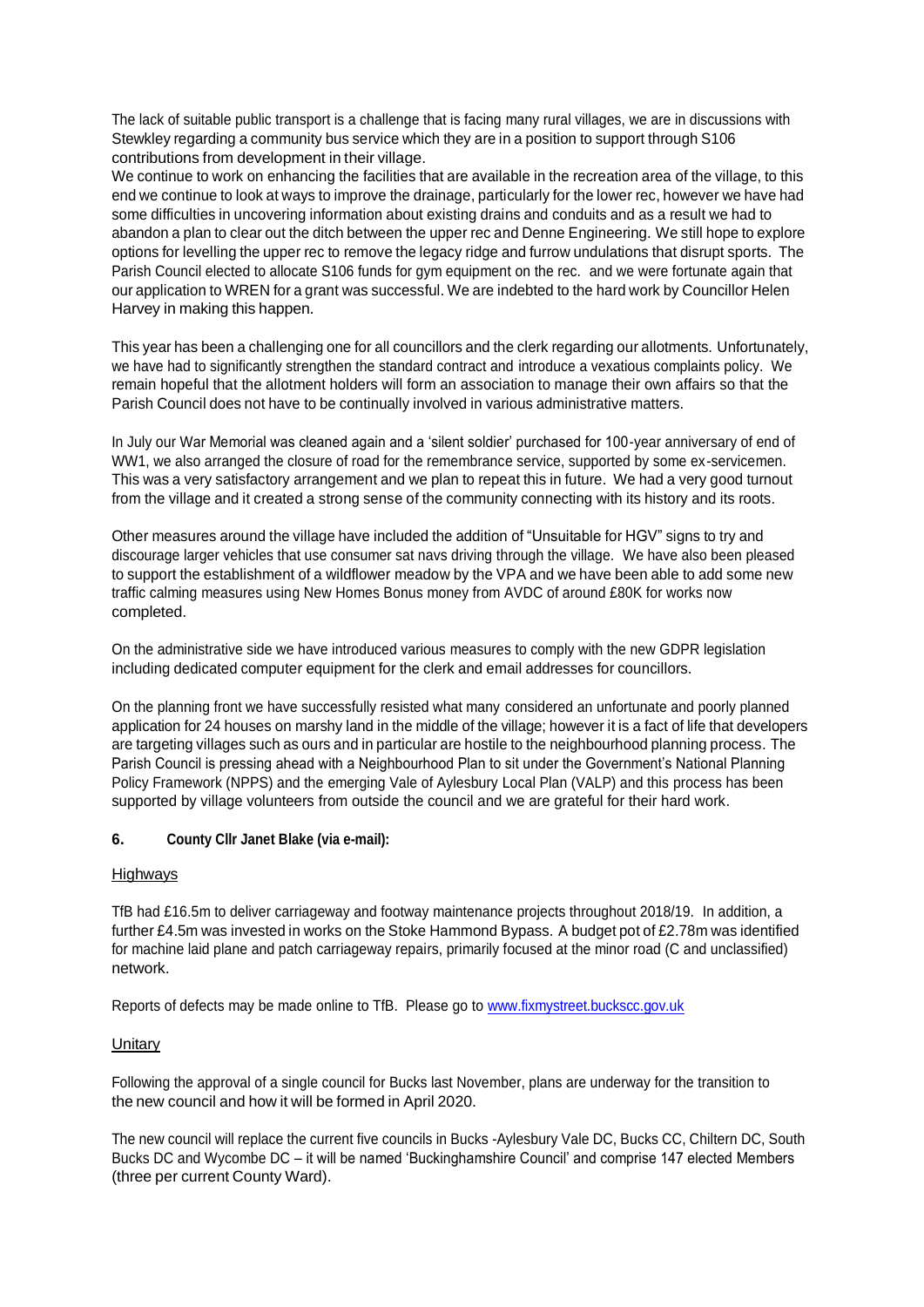Elections for the new Council will take place in May 2020, then in May 2025 and every four years thereafter. Leadership to oversee the transition to the new Council will be via a Shadow Executive of 8 District Councillors, 8 County Councillors plus the Leader of the County Council as its Chairman.

#### Household Recycling Centres

The main changes being introduced to achieve a cost saving of £1.25m are:

Charges at all Bucks household recycling centres for anything classed as non-household waste. This includes waste from construction, demolition, renovation or alteration of homes and outbuildings, and rubble, soil and treated wood from garden landscaping. All green garden waste will continue to be accepted without payment. Charges are being phased in from 1 st April 2019.

Daily opening at Rabans Lane, Aylesbury, household recycling centre was reduced from 1<sup>st</sup> April 2019 to five days a week from seven by closing on Wednesday and Thursdays.

### Oxford-Cambridge Expressway

Highways England has been engaging with parishes within the Expressway corridor in and outside of Bucks to understand local thoughts and issues. The information is being fed into route option development. Bucks County Council is additionally working with Highways England as the Expressway project progresses.

#### Highways England has a public facing website for the Expressway:

<https://highwaysengland.co.uk/projects/oxford-to-cambridge-expressway/>

If you have any comments you'd like BCC to submit to Highways England on your behalf please visit [transportstrategy@buckscc.gov.uk](mailto:transportstrategy@buckscc.gov.uk)

### Brexit

The County Council's Brexit work continues to accelerate in tandem with government preparations in Whitehall, and the BCC Cabinet has approved a Brexit Preparedness report summarising work to date and next steps over the coming months. Please email Marco Dias molas @buckscc.gov.uk if you have any queries.

#### Simply Walk

The County Council has a 'Simply Walk' programme, offering more than 80 guided walks a week on routes across Bucks and catering for all fitness levels. To find out more go to [www.buckscc.gov.uk/simplywalk](http://www.buckscc.gov.uk/simplywalk)

#### Celebrate in Bucks

Buckinghamshire Registration Service now offers a new 24/7 online wedding service that allows couples to research venues, suppliers and wedding planners. The service has been simplified into four special packages starting from £210. Couples can choose between grand manor houses, quirky museums, stylish hotels and even atmospheric caves in which to marry. See [www.weddings.buckscc.gov.uk](http://www.weddings.buckscc.gov.uk/)

# **7. District Cllr Neil Blake (via e-mail):**

# **Unitary**

Following the approval of a single council for Buckinghamshire last November, plans are underway for the transition to the new council and how it will be formed in April 2020.

The new council will replace the current five councils in Bucks – AVDC, Bucks CC, Chiltern DC, South Bucks DC and Wycombe DC – and will be named 'Buckinghamshire Council' comprising 147 elected Members (three per current County Ward). Elections for the new Council will take place in May 2020, then in May 2025 and every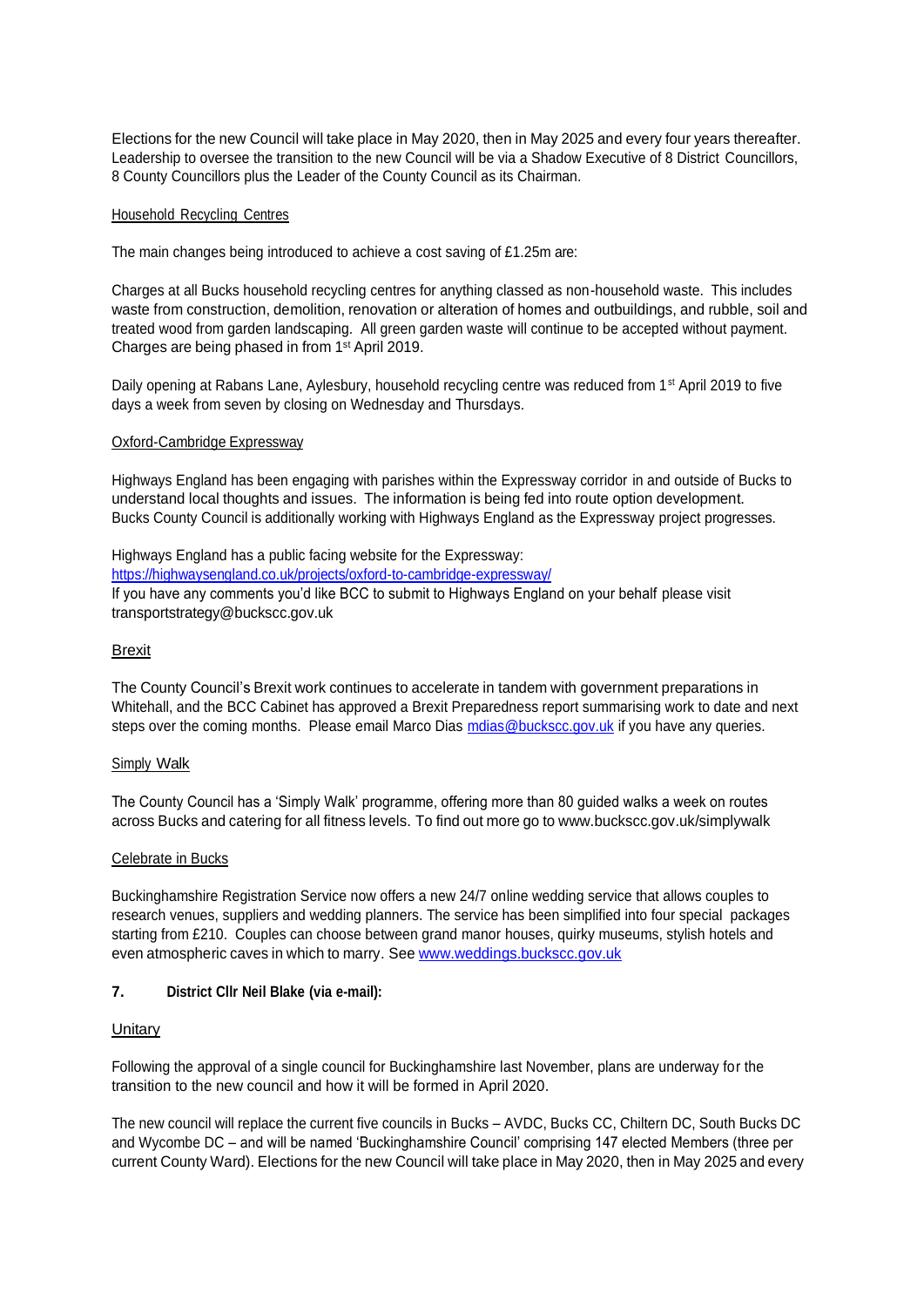four years thereafter. Leadership to oversee the transition to the new Council will be via a Shadow Executive of 8 District Councillors, 8 County Councillors plus the Leader of the County Council as its Chairman.

### Vale of Aylesbury Local Plan

AVDC is currently working on the independent Planning Inspector's latest communication about further changes to parts of the draft VALP which will guide development up to 2033 – how much new housing will be needed in the Vale, the best places for it and more detail on future infrastructure. The Inspector will need to see any changes to the plan suggested by AVDC, and there will be a six-week public consultation period on any changes before a final plan can be approved and adopted for use.

### **Garden Town Update**

The Masterplanners are now working on the Prospectus for the project that will set out the vision and key principles through to 2050. If you'd like to share your thoughts on the future of Aylesbury you can click and comment on the interactive map on the website: aylesburygardentown.placious.uk/have-your-say/

### New Homes Bonus Project Grant Scheme

Parish or Town Councils that have a project can submit an application for funding consideration – the closing date for grant applications is 14<sup>th</sup> July 2019.

For further information about the NHB Project Grant Scheme, and also the NHB Micro Grant Scheme, please visit [www.aylesburyvaledc.gov.uk/newhomesbonus](http://www.aylesburyvaledc.gov.uk/newhomesbonus)

### Our Vale

Launched last summer, Our Vale is an online crowdfunding platform designed to connect and empower local communities and help shape the Vale for the better. There are currently four projects registered through Our Vale, each looking to transform shared spaces, inspire visitors and enhance Aylesbury Vale.

Find out more: spacehive.com/movement/our-vale

# Vale Lottery

This continues to raise valuable funds for nearly 200 local good causes. Find out more and sign up today: valelottery.co.uk

#### New Housing & Homelessness Strategy

The AVDC Housing and Homelessness Strategy 2019-2022 has been published and is available at aylesburyvaledc.gov.uk/housing-and-homelessness-strategy. This sets out a collaborative approach to tackling homelessness across the Vale, bringing together local authority partners, registered housing providers and health organisations.

The action plan within the strategy will be updated quarterly and published on the webpage.

# Events

WhizzFizzFest, Aylesbury's literary and arts festival, will be held on 22<sup>nd</sup> June 2019 (whizzfizzfest.org.uk) and the Waterside Festival will take place on 14th September 2019 (watersidefestival.org)

# **8. Kirsty Foley, Chairman on behalf of DPSSC (via e-mail):**

The clubhouse continues to tick over, with income and usage continuing to be driven by the support of Abbey Smith and her Bridge club. With respect to other activities, we are still seeking people to support (and run) a Petanque team, to take advantage of the wonderful Petanque facilities. We are also still trying to boost the